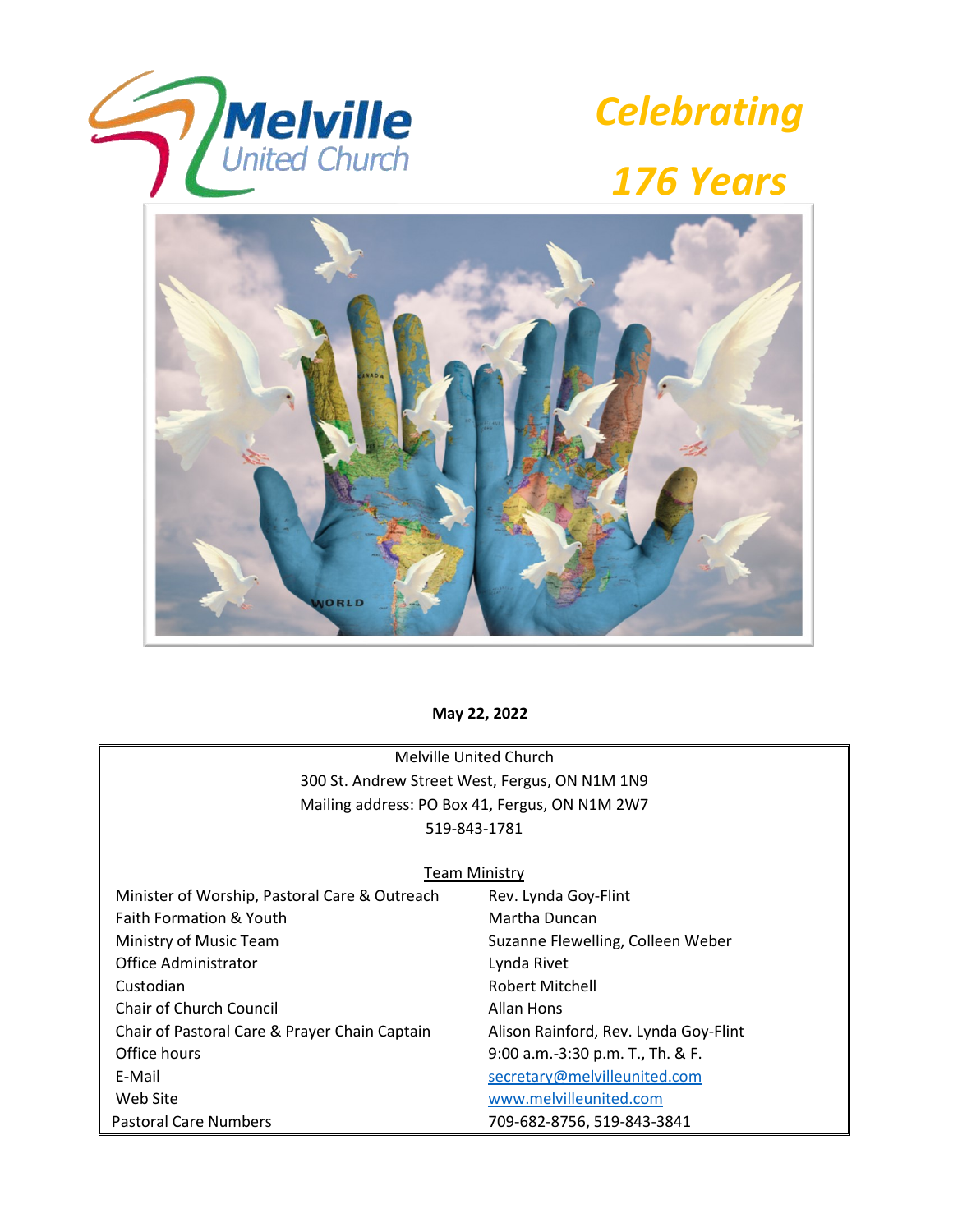# **Melville United Church May 22, 2022 Sixth Sunday of Easter**

# Presiding today - Rev. Lynda Goy-Flint

### **Welcome**

I greet you in the name of Jesus the Christ, in whose name we receive the Holy Spirit.

**\_\_\_\_\_\_\_\_\_\_\_\_\_\_\_\_\_\_\_\_\_\_\_\_\_\_\_\_\_\_\_\_\_\_\_\_\_\_\_\_\_\_\_\_\_\_\_\_\_\_\_\_\_\_\_\_\_\_\_\_\_\_\_\_\_\_\_\_\_\_**

*We gather in community today – May 22nd, 2022 virtually and in person. We will continue to offer both in-person and on-line services with printed copies being distributed to those without internet access who are unable to attend in person. We encourage people to come out to worship in the sanctuary. There is ample room to socially distance, and you are welcome to wear masks if that is comfortable for you. For those who are joining us online or by reading, we invite you to have a candle or tea light available.*

*We gather in this Easter season, as we continue to celebrate God's holy gift of the resurrection of Jesus the Christ. And as he is risen to new life, so are we, because of God's great love, promised the gift of new life too.*

#### **Announcements**

- UCW is selling **meat pies** \$4.50 each and **butter tarts** \$1.50 each. Drive by sales of meat pies, butter tarts, rhubarb from church parking lot **May 28th 9:00-12:00**. To pre order call Marg 519 843-3274 or email [margfrayne@hotmail.com](mailto:margfrayne@hotmail.com) Cash or cheque payable to Melville United UCW.
- **Seven Fallen Feathers Book Study Follow-up** to determine next steps will be held Tuesday, May  $24<sup>th</sup>$  at 7:00pm by Zoom. Please let Rev Lynda know by email at revldgf@gmail.com or text/call 709-682-8756 if you would like to join in.
- **Save the Date – Service of Covenanting between Rev Lynda, Melville UC and Western Ontario Waterways Region** is scheduled for **Sunday, June 5th at 11:00am. Please plan to attend this important service in the life of our ministry together.**
- **Blood Donation Event in Elora Thursday May 26th 1:30pm – 7:30pm at The Grandway** 7445 Wellington County Rd 21. Book now at **blood.ca or** on the **GiveBlood** app, or call **1-888-236- 6283.**
- **Take Out Picnic Dinner Saturday May 28 at Knox Elora Presbyterian Church** Pick up at 5:00, 5:30 or 6:00pm at the Handicap Door on the north side of the church. Menu is ham, assorted salads and dessert. Tickets Adults \$15, children 12 and under \$10. Call the church office at 519-846-0680 or email [knoxelora@wightman.ca](mailto:knoxelora@wightman.ca)
- **Ukraine Appeal**

The invasion of Ukraine is costing precious lives and creating a humanitarian crisis as people flee to safety. Many millions of people, displaced from their homes, are seeking refuge in neighbouring countries. Many have lost friends, loved ones, and property; struggle to meet their basic needs; and face an uncertain future. **United Church Mission & Service partners are responding to the rapidly unfolding crisis—visit our website at [https://united-church.ca,](https://united-church.ca/) scroll down to Ukraine Crisis and click on the Act Now button to find out how you can show your support and make a gift.**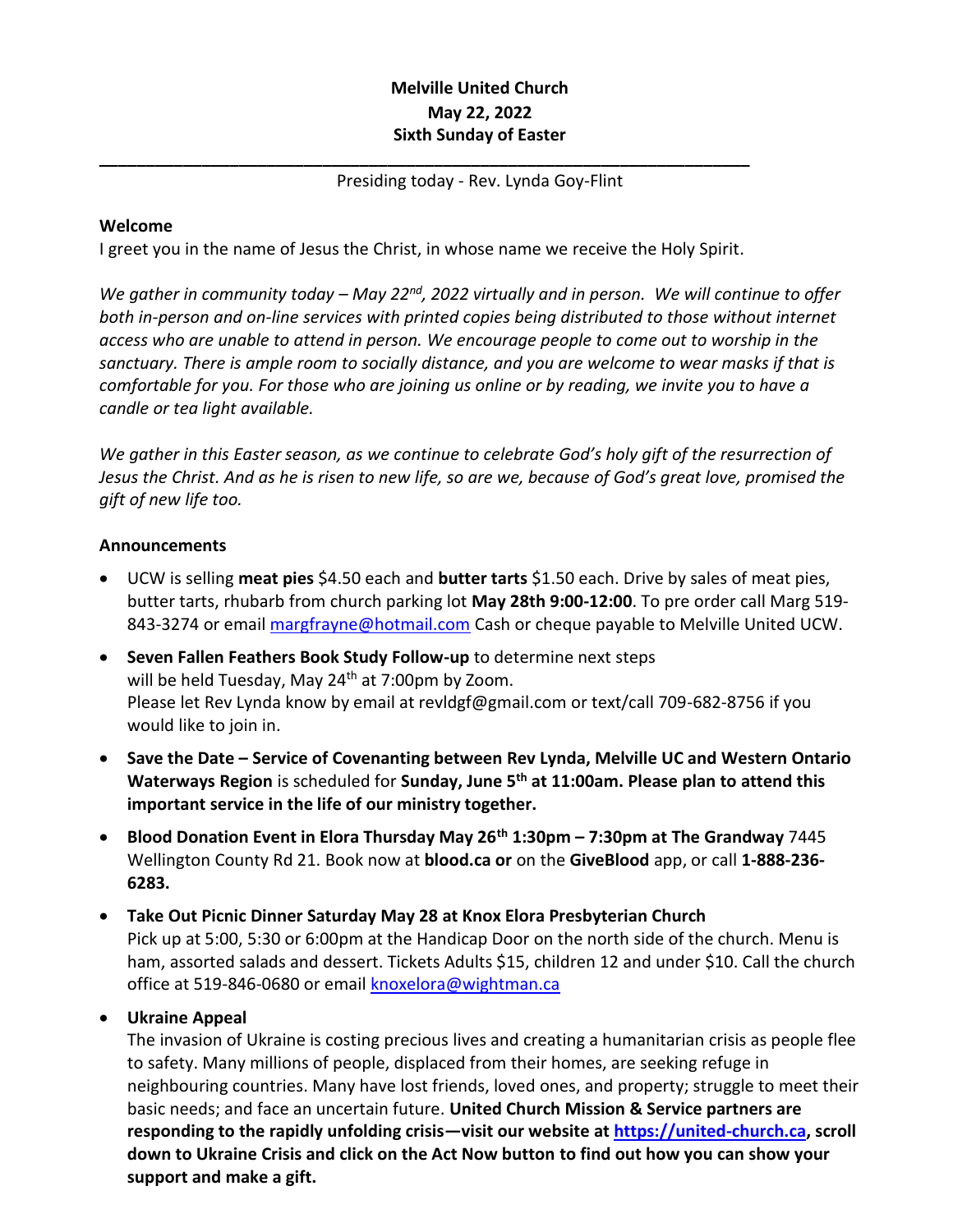- **From the Mission and Discipleship Commission:**
	- Camp Menesetung invites you to their "Clean Up Camp" day (pizza lunch provided) in the Goderich area, June 19th 9am-4pm. Check the camp's website <https://www.campmenesetung.ca/>
	- Please pray for several other projects funded by our Mission & Service dollars throughout the Region
- **Gifts with Vision** These gifts are perfect for those difficult to buy for people. There's no going out, no standing in line, no wrapping. And you will be helping out those in need near and far. Items address healing and reconciliation, leadership, counter racism, wellness and safe spaces, education, poverty and hunger, the future, Mission & Service. Gifts range from \$5 to \$140. Gifts include food for the north, help build a well, purchasing Covid vaccines for the Global South and East, and much more. You can find the full catalogue at [www.giftswithvision.ca.](http://www.giftswithvision.ca/)
- **New Gifts with Vision for Ukraine A gift of \$25** will provide families fleeing Ukraine with a **hygiene kit** containing items like toothpaste, laundry detergent and disinfectant **A gift of \$38** will provide **one food basket** with staples such as cooking oil, buckwheat, canned fish and more **A gift of \$40** provides **one hygiene kit plus a supply of incontinence products** You can find the full catalogue at [www.giftswithvision.ca](http://www.giftswithvision.ca/)
- We continue to **collect items for the food bank**. A list of the most needed items was sent out, and if you need a printed copy, just let someone on the Social Justice team or Rev. Lynda know, and we will get it to you. In addition to non-perishable food items, the food bank is also looking for personal and feminine hygiene products as well as fresh vegetables, apples and oranges.

*I invite you to join us now for a time of worship and contemplation.*

**Land Acknowledgement** *Peter Chynoweth, Gathering: Lent/Easter 2022, p.30. Used with permission.* This land on which we gather is the Traditional land of the

Petun, Haudenosaunee, Anishinabewaki, Mississaugas of the Credit First Nation, Odawa and Mississauga people

We worship Creator on this land and acknowledge with respect the thousands of years of ceremony and relationship that are etched in footprint, fire, and faithfulness on the soil and rock that surrounds us.

**Lighting the Christ Candle:** *Bob Root, Gathering: Lent/Easter 2022, p.42, alt. Used with permission. (If you are watching this on-line or reading it from a page I invite you to take a moment to light a candle, centre yourself and prepare to enter in to a time of worship and prayer. As you light your candle repeat the following words)*

Each new day reminds of us the light that dwells within  $us-$ The light of Christ, light of the world, that God has placed deep within our hearts. We light the Christ candle,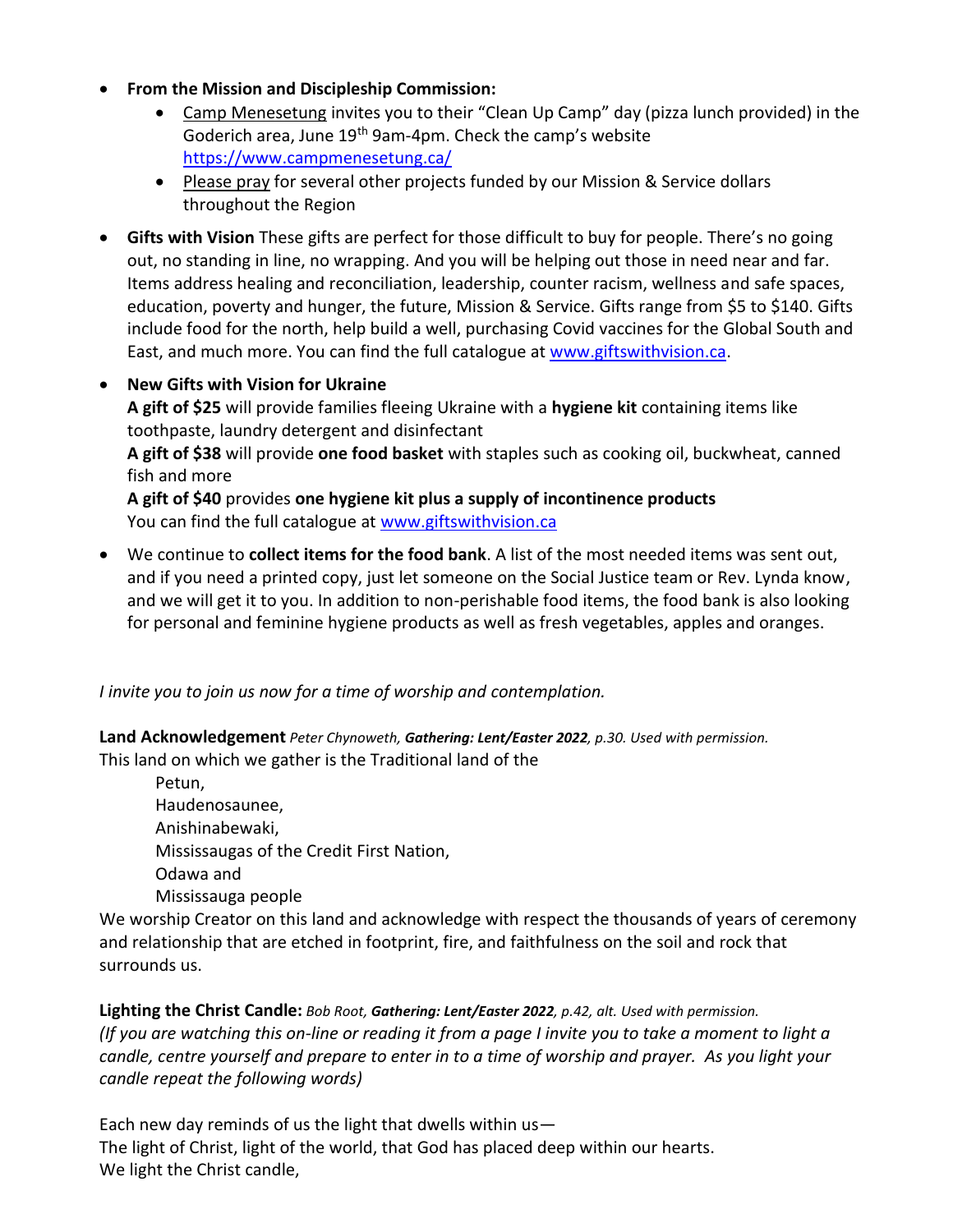Remembering that we are made of light and love, Remembering that we are called to bring light and love to others and the world. Thanks be!

**Call to Worship:** *Spill the Beans Resources Team, spill the beans: worship and learning resources for all ages, Issue 42, p. 135, alt. Copyright 2022.*

Come and see, Jesus is here, his peace flows in and through each one of us.

**Come and hear, the way to live, come and find peace, the peace that passes all understanding.**

Come and worship, Jesus is here. The Prince of Peace invites us all to come and see peace in action.

#### **Hymn: Open My Eyes VU 371**

- 1 Open my eyes, that I may see glimpses of truth thou hast for me; place in my hands the wonderful key that shall unclasp and set me free. Silently now I wait for thee, ready, my God, thy will to see. Open my eyes, illumine me, Spirit divine!
- 2 Open my ears, that I may hear voices of truth thou sendest clear; and while the wavenotes fall on my ear, everything false will disappear. Silently now I wait for thee, ready, my God, thy will to see. Open my ears, illumine me, Spirit divine!
- 3 Open my mouth, and let me bear gladly the warm truth everywhere; open my heart and let me prepare love with thy children thus to share. Silently now I wait for thee, ready, my God, thy will to see. Open my heart, illumine me, Spirit divine!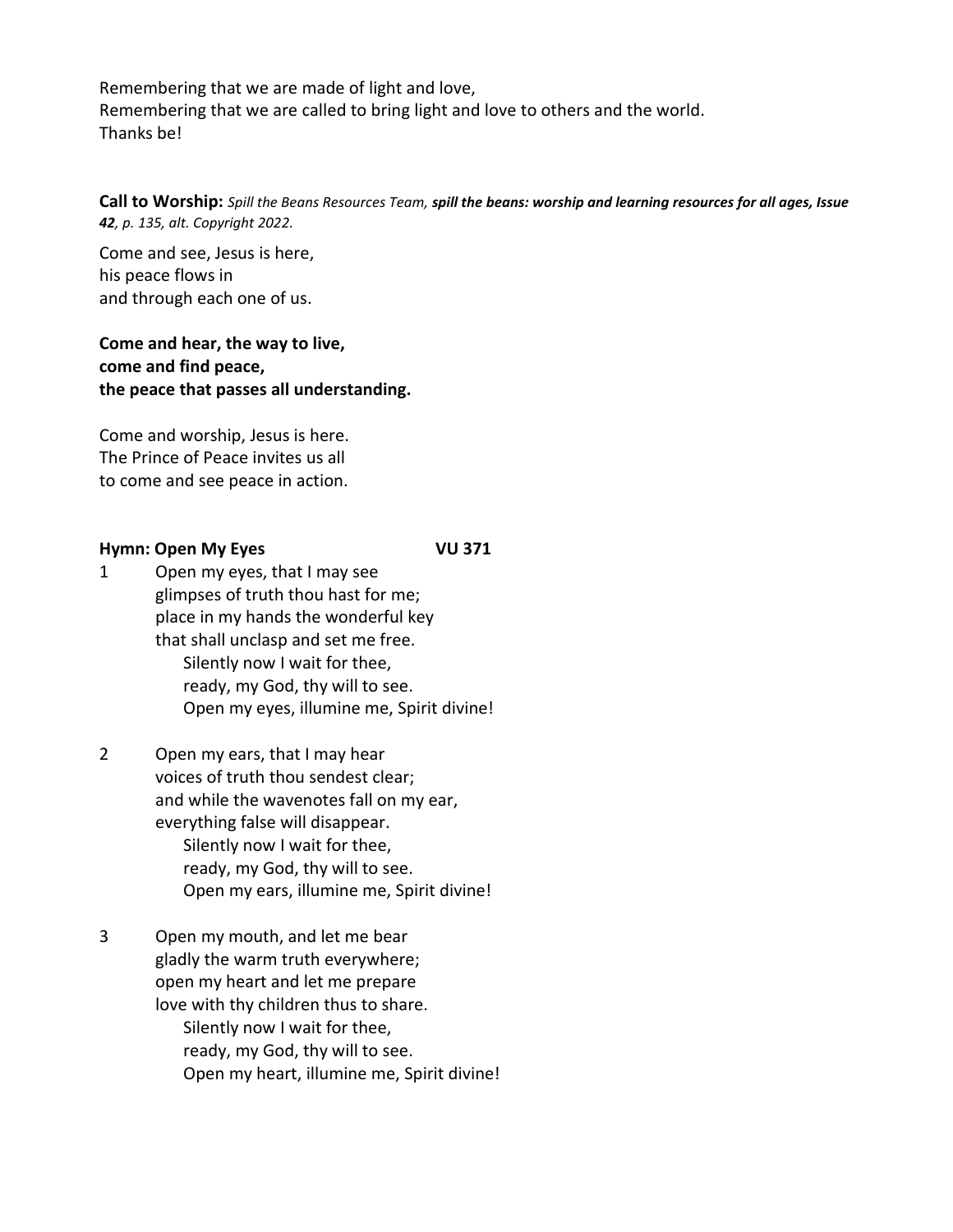**Opening Prayer (in unison):** *Richard Bott, Gathering: Lent/Easter 2022, p.46. Used with permission.*

**Holy Mystery, Great Spirit, Wisdom Child, may our hearts overflow with your praise like our earth overflows with her spring abundance. God of our lives, in Jesus we find the everyday and the sacred, the death and the resurrection, the human and the divine. Help us, we pray, to notice you in worship and in the world. Help us, we pray, to follow you, wherever we may go. Amen.**

**Ministry of Music "Healing River"** *words by Fran Minkoff and music by Fred Hellerman arranged by Mark Hayes played by Barry Rawn and Suzanne Flewelling*

**Call to Reconciliation** *Thom M. Shuman, Lectionary Liturgies: Liturgy with communion for May 22, 2022 (Easter 6 - C) [http://lectionaryliturgies.blogspot.com/.](http://lectionaryliturgies.blogspot.com/) Used with permission.*

How easy we can learn of God's love - but how hard it is to live it! The world distracts us with its easy choices, while we know how intentional we must be to love one another. Join me as we confess our failures to love and we open our hearts to God, saying,

**Prayer Seeking Forgiveness and Reconciliation (in unison)** *Thom M. Shuman, Lectionary Liturgies: Liturgy w/ communion for May 15, 2022 (Easter 5 - C) [http://lectionaryliturgies.blogspot.com/.](http://lectionaryliturgies.blogspot.com/) Used with permission, alt.*

**Because you dwell in our hearts, Eternal God, you know how the anger, the pain, the bitterness of our lives try to crowd you out. The noise of the world deafens us to that Word which can heal us. We want our children to be good, kind, and gentle to others, and then they hear us call others names, and speak of them with demeaning words. Our desire for revenge towards those who have hurt us shows that your peace, indeed, is not in us. You promise a new heaven and a new earth, so create new spirits and new lives within us, Healing God. Shattered by our sin, your heart can still heal our brokenness. Your Spirit, living deep within our souls, can teach us faithful ways. Your Word, Jesus Christ the Risen One, whispers to us of your mercy, your hope, your love.**

*Silence is kept*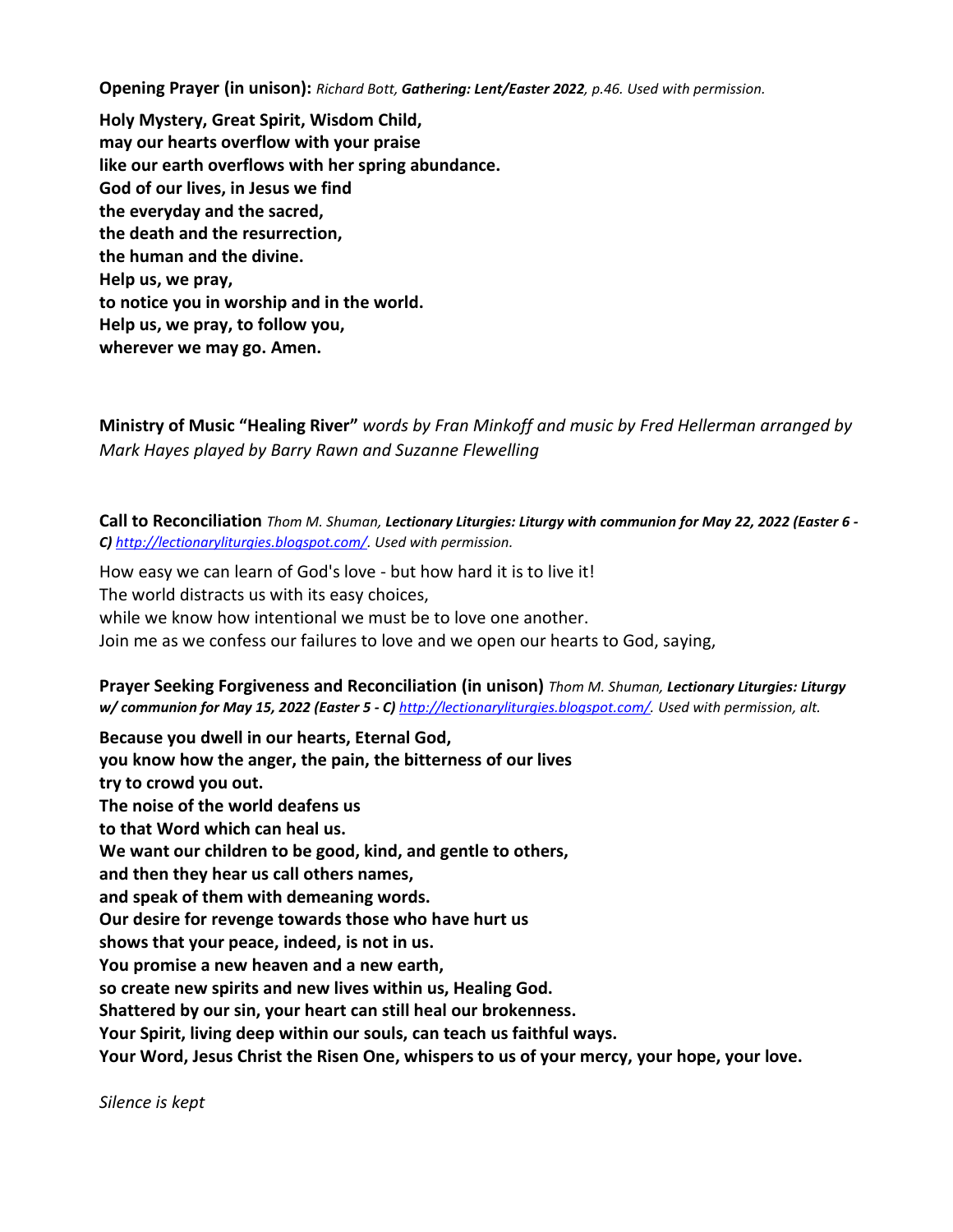**Words of Assurance** *Thom M. Shuman, Lectionary Liturgies: Liturgy with communion for May 22, 2022 (Easter 6 - C) [http://lectionaryliturgies.blogspot.com/.](http://lectionaryliturgies.blogspot.com/) Used with permission.*

The Word which can transform us is not some idle gossip, but good news for us. It fills us with forgiveness, equips us for service, and sends us forth to love others as God loves us. **In our midst, the Holy Spirit teaches us all we need to know, gives us what we need in order to be faithful, and fills us with peace. Thanks be to God. Amen.**

# **Children's Ministry: Dreams and Visions**



Dreams – Have you heard the joke that a person had a dream about eating a giant marshmallow, and when they woke up their pillow was gone!

Sometimes dreams are a way of our mind clearing out the leftovers from the day, and so we might dream about flying or visiting with family or friends, or we might dream of having a yummy ice cream sundae. Sometimes dreams are just fun adventures like that, and sometimes they are important ideas and suggestions from the Holy Spirit or God.



Paul has a vision one night of a man from a place called Macedonia pleading for him to come to Macedonia and help the people there. Paul acted immediately on this vision and set out for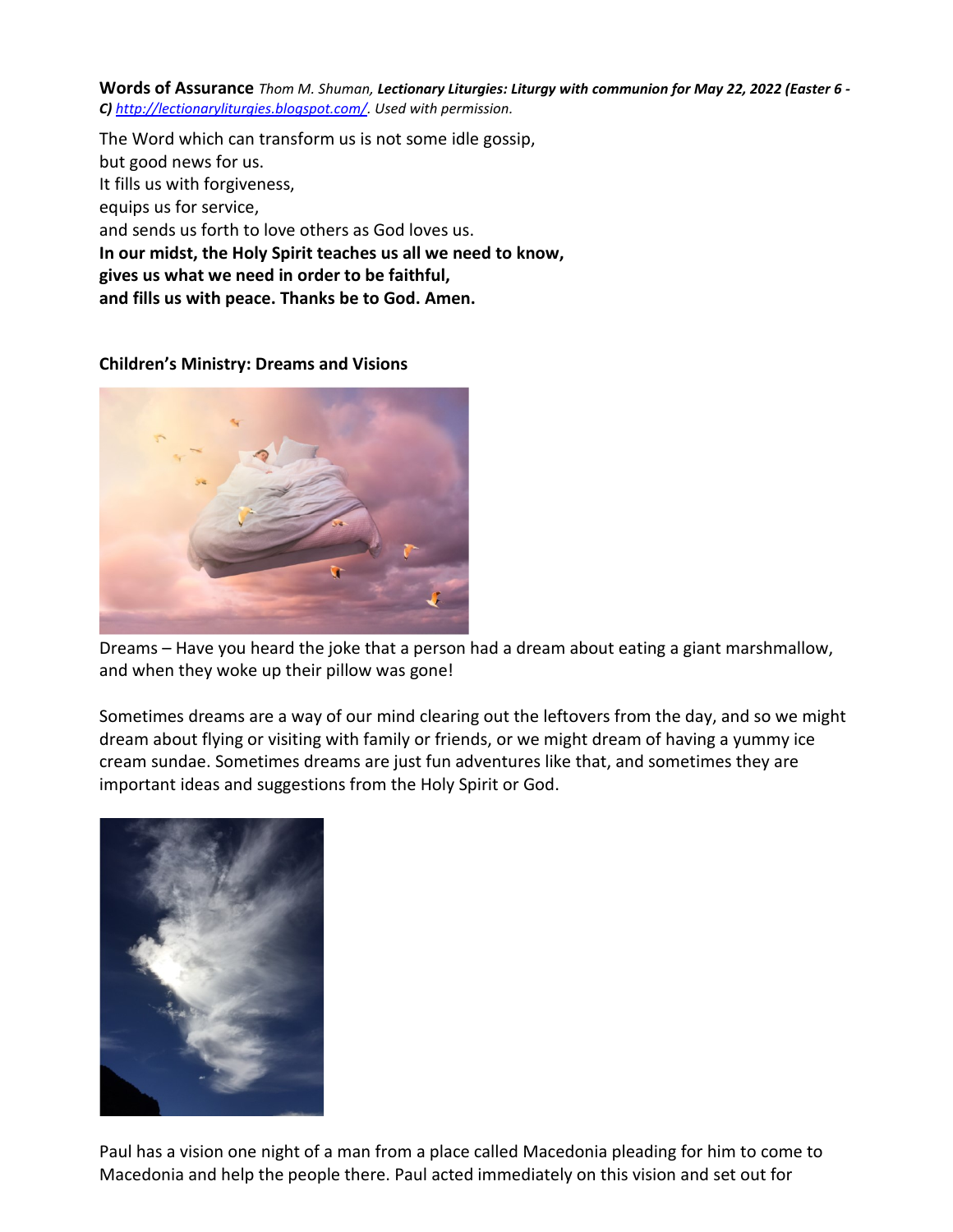Macedonia to bring the Good News to them. After some time of travelling, they reached the city of Philippi, a major city in Macedonia. There they met Lydia, who worshipped God, and whose heart God opened, that she might learn from Paul. She and her household were baptized and she encouraged Paul and Silas to come and stay at her home, which they did. Because of the vision or dream that Paul received and the fact that he acted on it, he found some new friends of Jesus and taught them about the Good News of Jesus, and he and those with him had a place to stay.

We must listen carefully to our dreams when we're sleeping, and our visions when we're awake to learn which ones are important and which are just crazy dreams and wishes in our own heads.

# **Prayer/Blessing**

May God help you to listen for dreams and visions and help you to figure out what to do with them.

# **Hymn: Spirit, Open My Heart MV 79 OneLicense #A-740237**

Spirit, open my heart to the joy and pain of living. As you love may I love, in receiving and in giving, Spirit, open my heart.

- 1. God replace my stony heart with a heart that's kind and tender. All my coldness and fear to your grace I now surrender. Spirit, open my heart to the joy and pain of living. As you love may I love, in receiving and in giving, Spirit, open my heart.
- 2. Write your love upon my heart as my law, my goal, my story. In each thought, word, and deed, may my living bring you glory. Spirit, open my heart to the joy and pain of living. As you love may I love, in receiving and in giving, Spirit, open my heart.
- 3. May I weep with those who weep, share the joy of sister, brother. In the welcome of Christ, may we welcome one another. Spirit, open my heart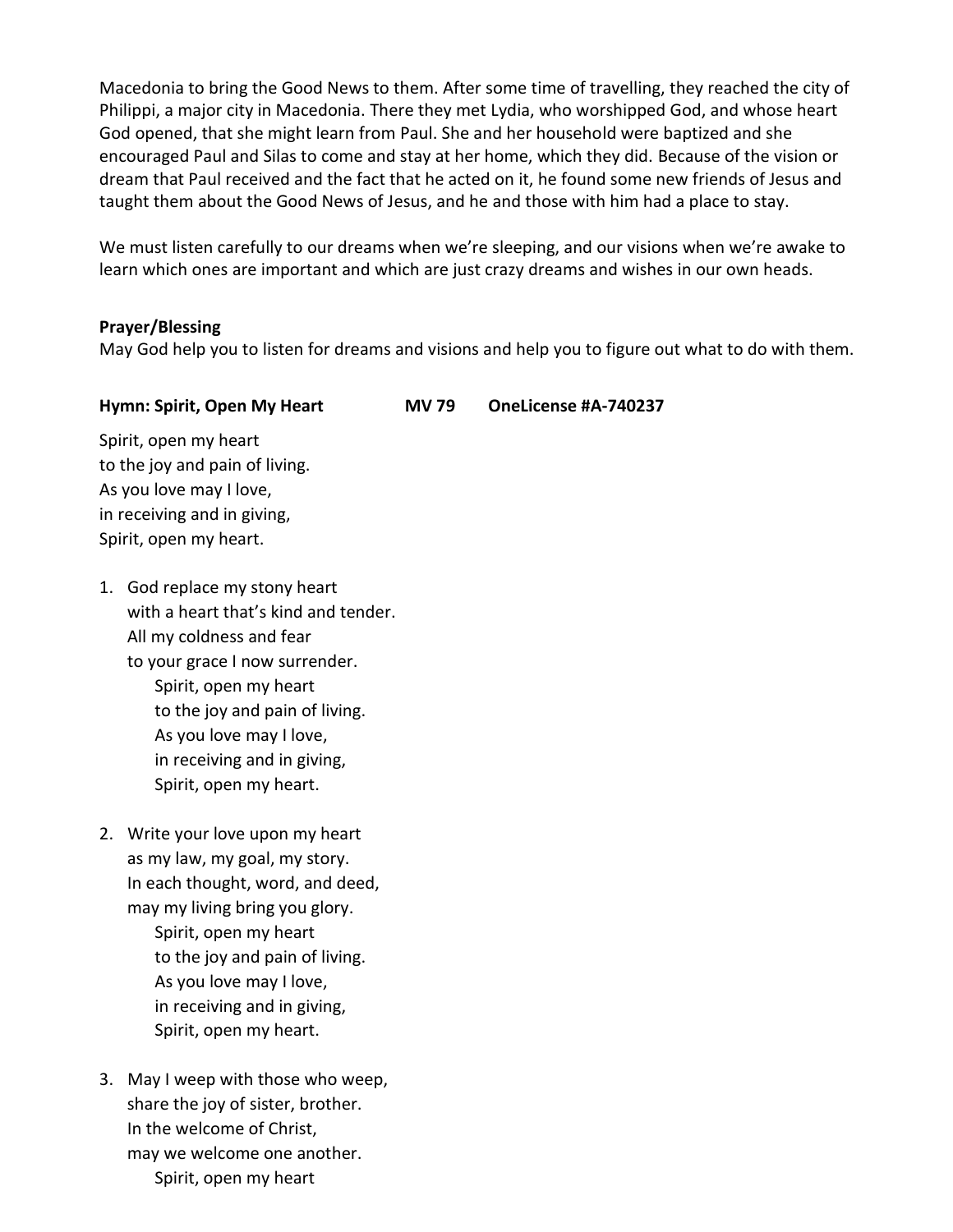to the joy and pain of living. As you love may I love, in receiving and in giving, Spirit, open my heart.

**Prayer of Illumination** *Julie Hutton, Gathering: Lent/Easter 2022, p.48. Used with permission.*  God of Love, without you, where would we be? God of Joy, you have filled us with your joy and made us complete. God of Truth, you have filled us with the Holy Spirit to carry your word to others. God of Peace, our fears and worries have left us. We will follow your commandments to the end of time. God of Love, we are here, ready to receive your word for us today. Thanks be to you. Amen.

**Scripture: Acts 16:9-15** *(The Inclusive Bible: The First Egalitarian Translation)*

*Paul, Lydia, and the women by the river*

Then one night Paul had a vision. A Macedonian stood before him and said, "Come over to Macedonia and help us." After this vision, we immediately made efforts to get across to Macedonia, convinced that God had called us to bring them the Good News.

We put out to see from Troas and set a course straight for Samothrace, and the next day on to Neapolis; from there we went to Philippi, which is one of the bigger cities in Macedonia and a Roman colony, and spent a few days there.

On the Sabbath we went along the river outside the gates,

thinking we might find a place of prayer.

We sat down and preached

to the women who had come to the gathering.

One of them was named Lydia, a devout woman from the town of Thyatira who was in the purple-dye trade.

As she listened to us, Christ opened her heart to accept what Paul was saying. After she and her household were baptized, she extended us an invitation: "If you are convinced that I am a believer in Christ, please come and stay with us. We accepted.

# **Scripture: John 14:23-29** *(The Inclusive Bible: The First Egalitarian Translation)*

*The Holy Spirit will come to teach*

Judas—not Iscariot—said, "Rabbi, why is it that you'll reveal yourself to us, and not to the whole world?" Jesus answered, "Those who love me will be true to my word, and Abba God will love them; and we will come to them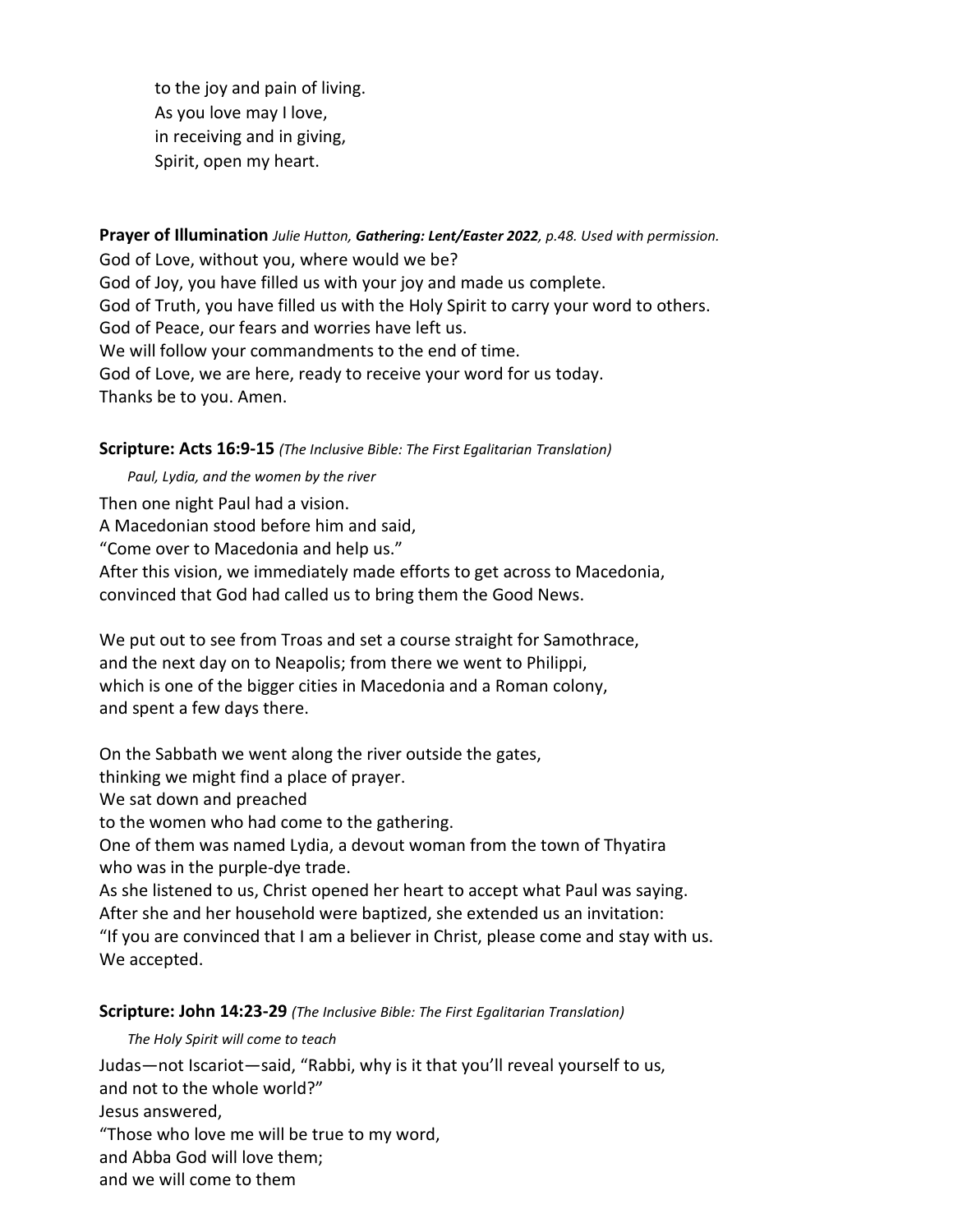and make our dwelling place with them. Those who don't love me don't keep my words. Yet the message you hear is not mine; it comes from Abba God who sent me. This much have I said to you while still with you; but the Paraclete, the Holy Spirit whom Abba God will send in my name, will instruct you in everything and she will remind you of all that I told you. Peace I leave with you; my peace I give to you; but the kind of peace I give you is not like the world's peace. Don't let your hearts be distressed; don't be fearful. You've heard me say, 'I am going away but I will return.' If you really loved me, you would rejoice because I am going to Abba God, for Abba is greater than I. I tell you this now, before it happens, so that when it happens you will believe.

**Prayer** *Laura J. Turnbull, Gathering: Lent/Easter 2022, p.48. Used with permission.* Ever-living God, may your Easter story become our story. May the wonder and awe of lives made whole, take hold deep in our soul. May we receive and live the miracle account of resurrection. We pray in the name of the enlivening Christ. Amen.

May the words I speak and the reflection that we all share find a response that is worthy of you, most Just, most Loving, and most Compassionate God. Amen. *David Sparks, Summerland, B.C.*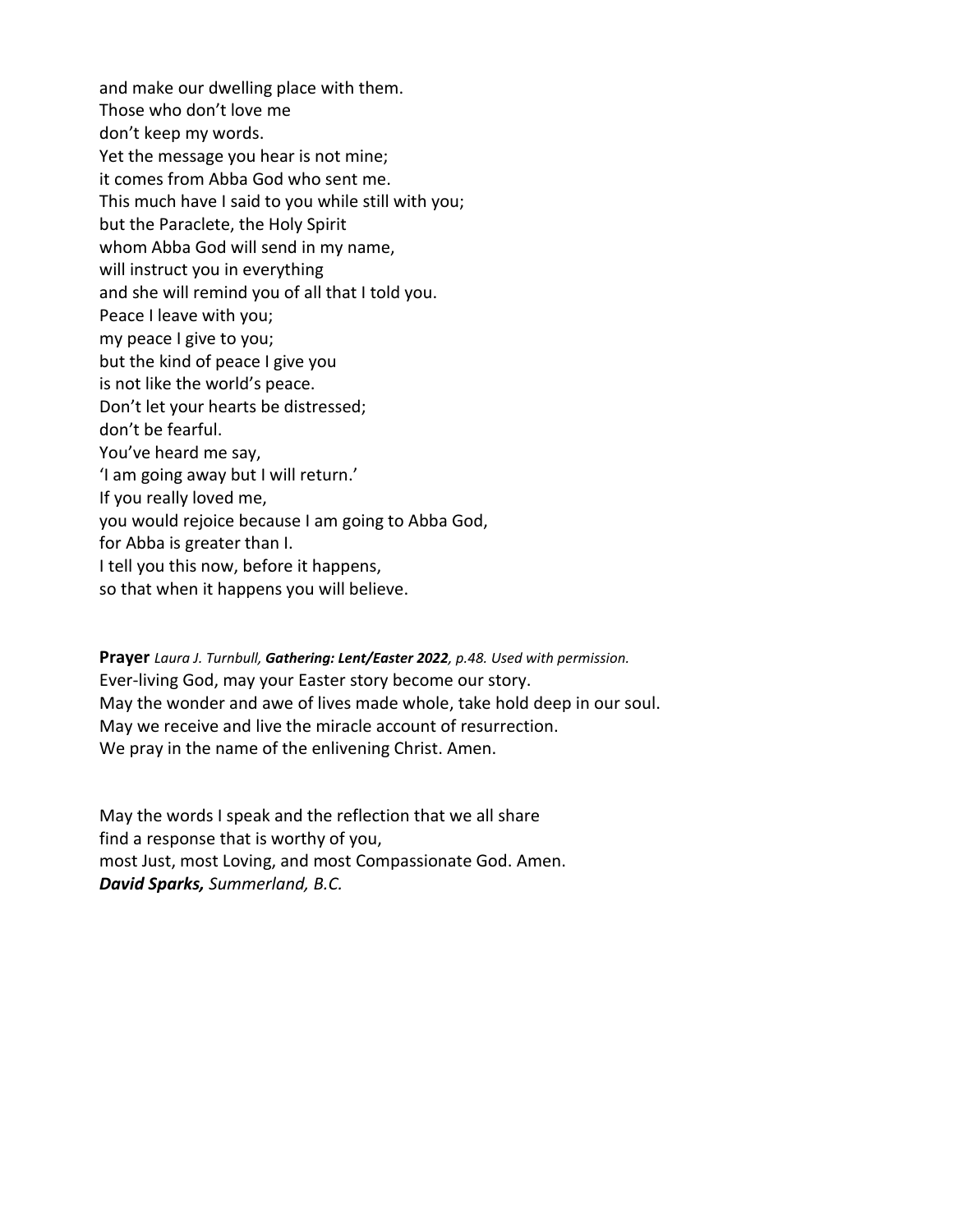# **Reflection: Becoming Whole through the Holy Spirit**



"Be perfect, therefore as Abba God in heaven is perfect." Matthew 5:48 *(The Inclusive Bible: The First Egalitarian Translation)*

"There is a God-shaped vacuum in the heart of each man which cannot be satisfied by any created thing but only by God the Creator, made know through Jesus Christ." ~ Blaise Pascal

I remember a friend recounting the panic they felt when they discovered that all their keys, the whole ring that allowed them access to much in life, had gone missing. They had had family friends and their young children over for a visit, and the little ones delighted in playing with shiny things like keys. They also discovered the cold air return in my friends' century home—you know, one of those ornate grates in the wall at floor level with a flap that opens and shuts. When the keys went missing, you can imagine the dread that somehow, the keys became a toy that fit perfectly in the spaces of the cold air return!

Jesus is speaking to his disciples in the Upper Room on the night he is betrayed. He is imparting to them the most important lessons of his life and ministry, that he wants them to carry forward after his death. This Farewell Discourse or speech begins with an idea that is repeated frequently in the Bible: "stop being afraid," or in his words, "Don't let your hearts be troubled." In our Gospel reading for today, Jesus reminds the disciples of what he has said only moments before, "Don't let your hearts be distressed; don't be fearful."

But of course, who among the disciples **wouldn't** be distressed or fearful. Jesus is telling them he is leaving. Already Jesus has identified Judas Iscariot as the one who will betray him, and Judas has left on that very errand. Jesus is speaking of his death, of leaving his followers. He has riled up the Jewish authorities, to the dismay of the disciples, and it seems only a matter of time until the bubble of this itinerate ministry is burst.

French mathematician, physicist, inventor, writer, philosopher and theologian Blaise Pascal opined that there is a God-shaped vacuum in the heart [or soul] of each of us. I think fear makes us acutely aware of that vacuum or hole. It can become a yawning, gaping absence that we can't bear. The hole is meant to be filled by God, but sometimes it takes a long time of living with that hole before we become aware of what it is truly meant to hold.

It's a little like a toddler or young child, who reaches that age of being very intrigued by the concepts of "in" and "out." The point of a crayon is just the right size and shape for stuffing in an electrical outlet. The nostril? The perfect shape and size for popping in a jelly bean, or for the very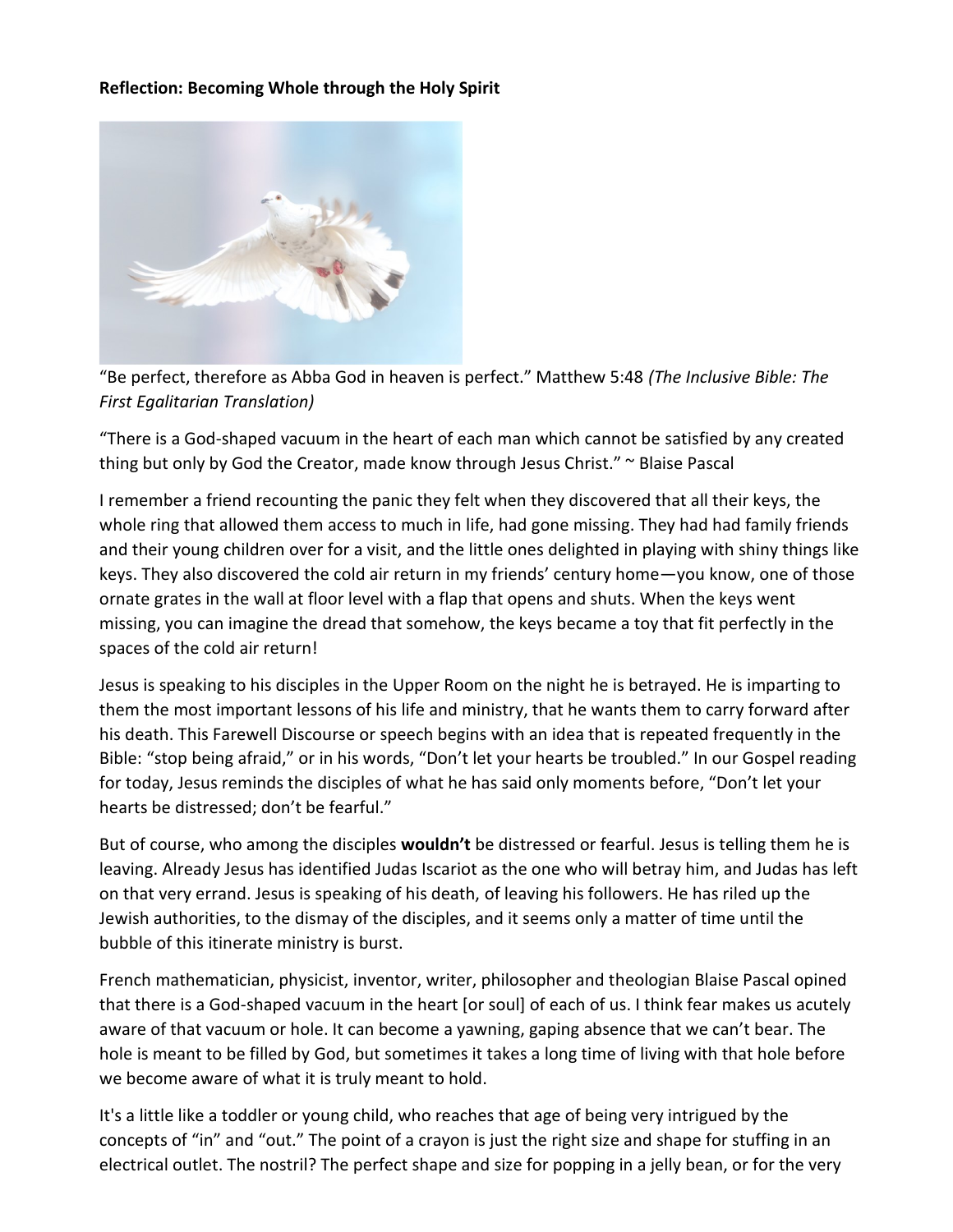unfortunate, a dried bean that swells disastrously. And in the olden days, a VCR slot was the perfect place to put that unwanted bologna sandwich. Good thing cats and dogs come with relatively small openings and a sense of self-preservation!

When we feel fear is when that vacuum, that hole, becomes a gaping abyss that must be filled. And fear can come in many forms: fear for our loved ones; fear for our health; fear for the future; fear of how others will perceive us; fear that we are somehow inadequate. Sometimes the hole yawns large because we don't acknowledge the fear. Sometimes it is because we are aware of it, but try very hard to deny its existence—we should be better than that, bigger than that. We know how to handle ourselves in the world!

Ah, the world. Jesus tells his disciples, "Peace I leave with you; my peace I give to you. I do not give to you as the world gives." The world, and its rulers, would have us take lesson after lesson in the art of putting "in." The crayon, the bean, the sandwich, pleasure, wealth, power, fame, any drug of choice: alcohol, food, narcotics, gambling, sex…these are all the things the world tells us will fill that vacuum. Some are wise enough to see through the sham, but others, for an array of reasons are ready to try just about anything to alleviate the emptiness that fear has brought into sharp relief.

Jesus says, "Don't be afraid." But unlike some of the other moments when Jesus, or a prophet, speaking for God, tells people "don't be afraid," for God is with you, this time Jesus has some further comfort to offer. Jesus knows that time is running out and so has arranged with God that the people will not be left alone. There will be one coming, the Advocate, the Holy Spirit. Now this may be a little harder for people to wrap their heads around than, say, a warm fire, a cloak, or armour. But the Holy Spirit is so much more than any one of these things.

The Advocate, or Holy Spirit, is the one that will teach the disciples everything they need, and will remind them of all that Jesus has said. The peace that Jesus speaks of is the peace of having a being close at hand, that will prompt wisdom that Jesus has imparted throughout the three years of his ministry. The disciples will need to have Jesus' teachings close at hand in the days to come, and the Holy Spirit will be there to companion, revive, refresh them and what they have come to know.

Jesus promises that the disciples will have peace as Jesus gives it. And what Jesus gives is the promise that "those who love me will be true to my word, and Abba God will love them; and we will come to them and make our dwelling place with them." And this gift is not just for the disciples, but for all who love Jesus. The presence of the Triune God, Creator, Christ and Spirit, will dwell in the midst of the people. Not in some far off realm, but as near as our breath.

**That** is what the vacuum, the hole, is for: the dwelling of God. There is where the God of love chooses to live out that love, and invites us to live out our love—within our very selves. The New Revised Standard Version says that, "Those who love me will keep my word." We may think of that as following Jesus' teachings, but also as providing a space for Jesus, and through him, God.

Our love is our welcome, ourselves our hospitality. Fear magnifies and distorts what the hole is for, and it may be hard at times to imagine what will truly fit there, but if we look to the peace Jesus offers, the peace that is Jesus', we don't need to bother with what the world would tell us was peace. That worldly "peace" might be the absence of conflict or strife, but God's peace is about how we live with one another, and ourselves.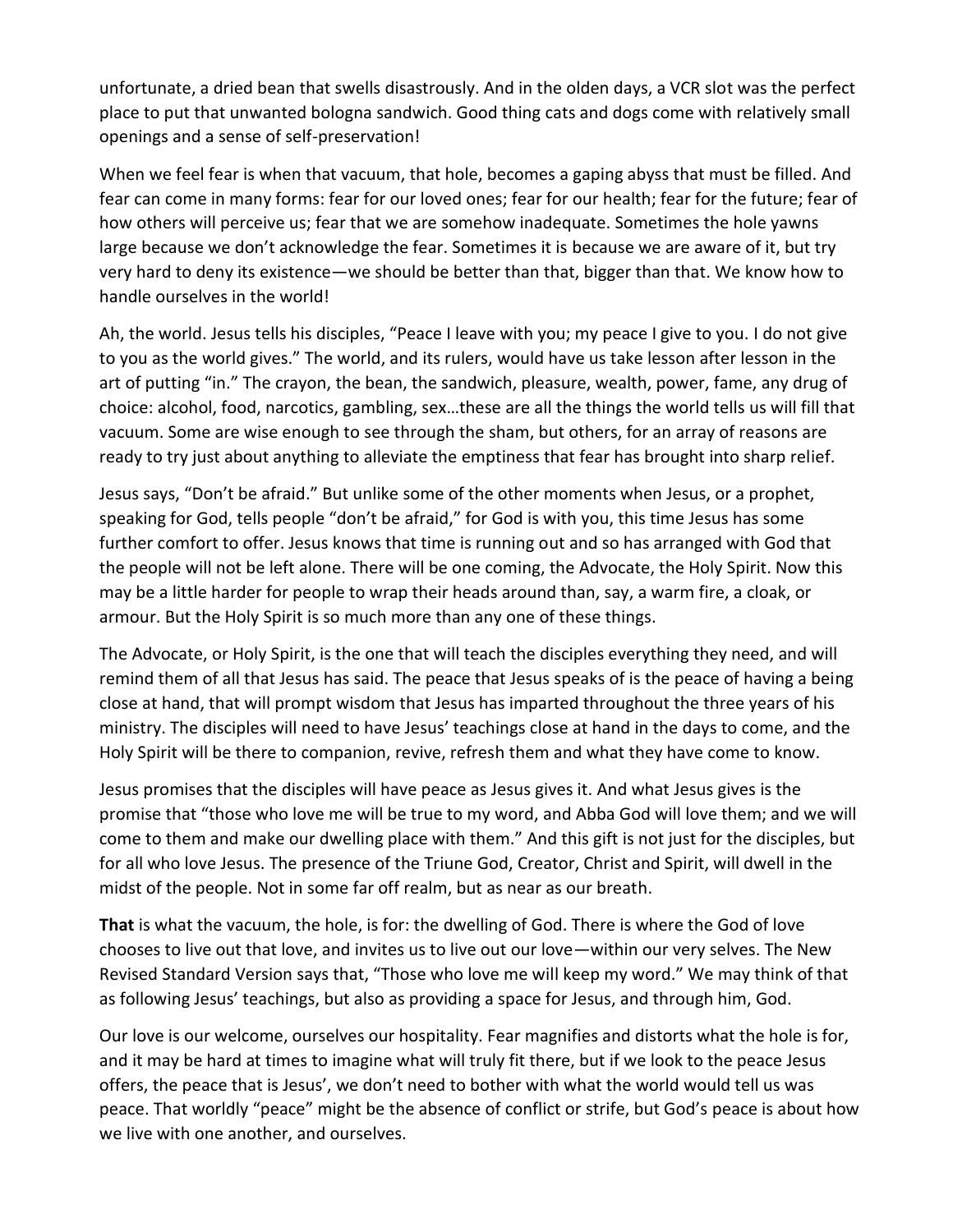In the Sermon on the Mount, Jesus calls us to be perfect as God is perfect. Scholars tell us that the Greek word for "perfect" *téleioi* means "brought to its end, finished; lacking nothing necessary to completeness." Theologian Albert Barnes tells us, "Originally, it is applied to a piece of mechanism, as a machine that is complete in its parts. Applied to people, it refers to completeness of parts, or perfection, where no part is defective or wanting." The Triune God, dwelling within us, is what makes us complete, with no part wanting.

If we are full of God, fear will not have the capacity to tear us open. Yes, there will still be fearful things in the world and in our lives, but if we are full of God, fear has no place to take hold. And among the uncertainties, the illnesses, the conflicts small and world-wide, we can experience the blessing of Christ's peace.

Oh, and my friends' keys? They didn't end up in the bowels of the heating system. They fell into the recliner in the living room—nothing to fear!

For in life, in death, in life beyond death, God is with us, we are not alone. Thanks be to God.

Amen.

**Hymn: Don't Be Afraid MV 90 CCLI Lic. #1576520, CSPL201561** Don't be afraid. My love is stronger, my love is stronger than your fear. Don't be afraid. My love is stronger and I have promised, promised to be always near. X2

# **Joys and Concerns**

- Birthdays:
	- $\circ$  Gary Sproule celebrates on Sunday May 22<sup>nd</sup>

# **Preparation for Prayer**

Let us practice the art of Praying with our Eyes Wide Open, that in seeing the world and those within it we are called to tend we may be *opening the eyes of our hearts to all in need around us (Lamont Koerner '81 MDiv God Pause for Thursday, September 16, 2021 from Luther Seminary):*

**Prayers of the People** *Reprinted by permission of Westminster John Knox Press from Feasting on the Word® Worship Companion: Liturgies for Year C, Volume 1. Copyright 2012, alt.*

Call: God, send out your Spirit Response: **and renew the face of the earth.**

| In this season of the Spirit                       |            |
|----------------------------------------------------|------------|
| let us offer our prayers and thanksgivings for the |            |
| world, saying,                                     |            |
| Lord, send out your Spirit                         | Ps. 103:30 |
| and renew the face of the earth.                   |            |
| All creation lives to praise you, O God.           | Ps. 67:6   |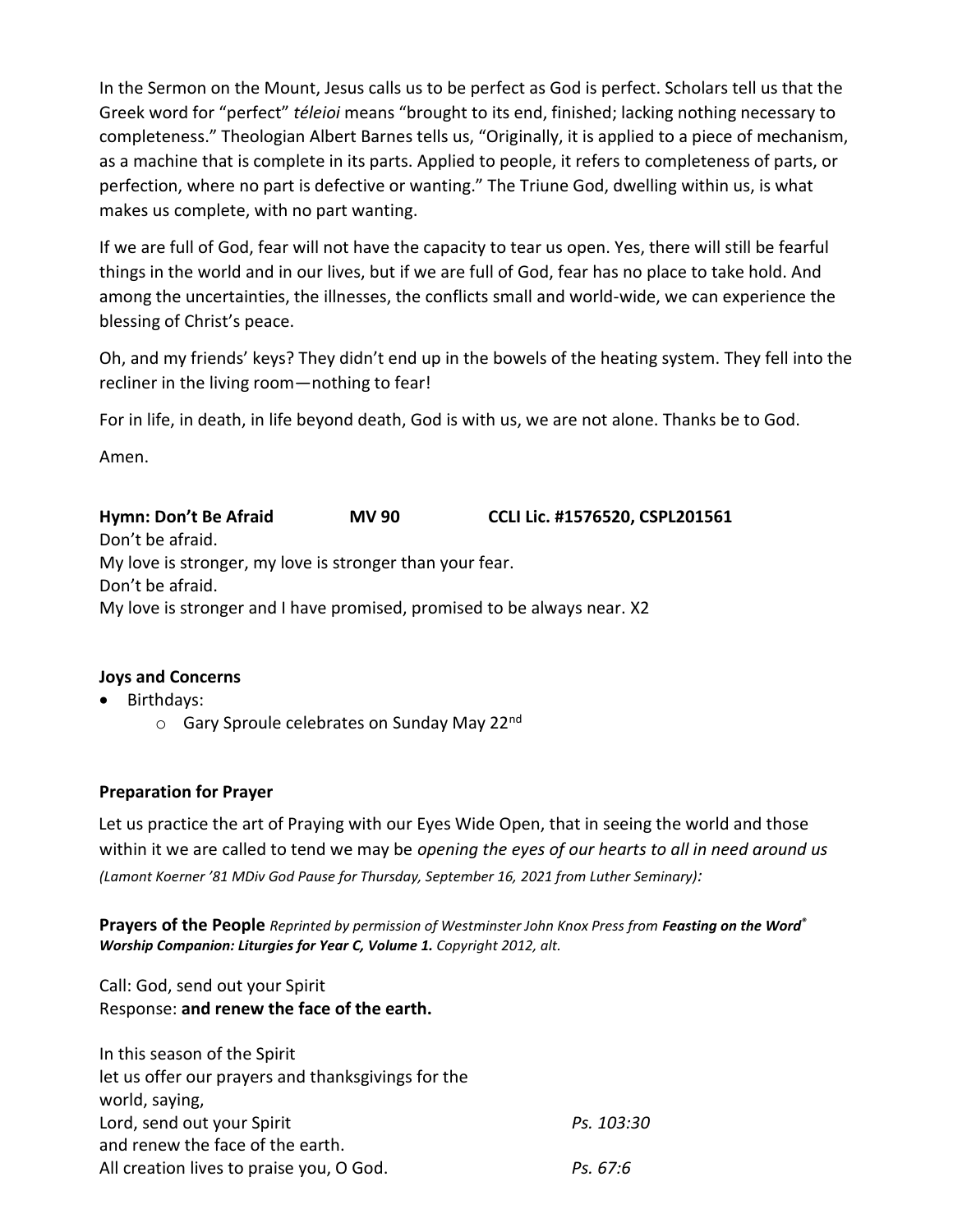As the earth yields its blessing, may we honor and protect the precious gifts of nature and give thanks for the beauty, healing, and sustenance it provides for all. God, send out your Spirit **and renew the face of the earth.**

You bless your church throughout all the ages *Acts 16:9–15* with leaders like Paul and Lydia to share in the spreading of the gospel. Give to your church this day a profound sense of the mission to which you now call us for the life and health of the world. God, send out your Spirit **and renew the face of the earth.**

You judge the people with equity *Ps. 67:4* and guide the nations of the earth. Give to all leaders and people the gift of wisdom and the spirit of peace, that we may walk by your light as we serve the common good. God, send out your Spirit **and renew the face of the earth.**

You promise to be with us always *John 14:25, 26, 28* through the comfort of your Holy Spirit. Give to all who suffer violence, grief, or pain an enduring trust in Jesus that joy will rise again. God, send out your Spirit **and renew the face of the earth.**

We give thanks for the many blessings of our lives, *John 14:25, 26* that as we follow Jesus, he journeys with us day by day through the presence of your Holy Spirit, our Advocate and teacher. God, send out your Spirit **and renew the face of the earth.**

You are alpha and omega, the beginning and the end. *Rev. 22:13* Be with all who are born this day, and those who will die, that your will for them may be fulfilled; and may we all come to share in your heavenly city with voices of unending praise. **Amen.**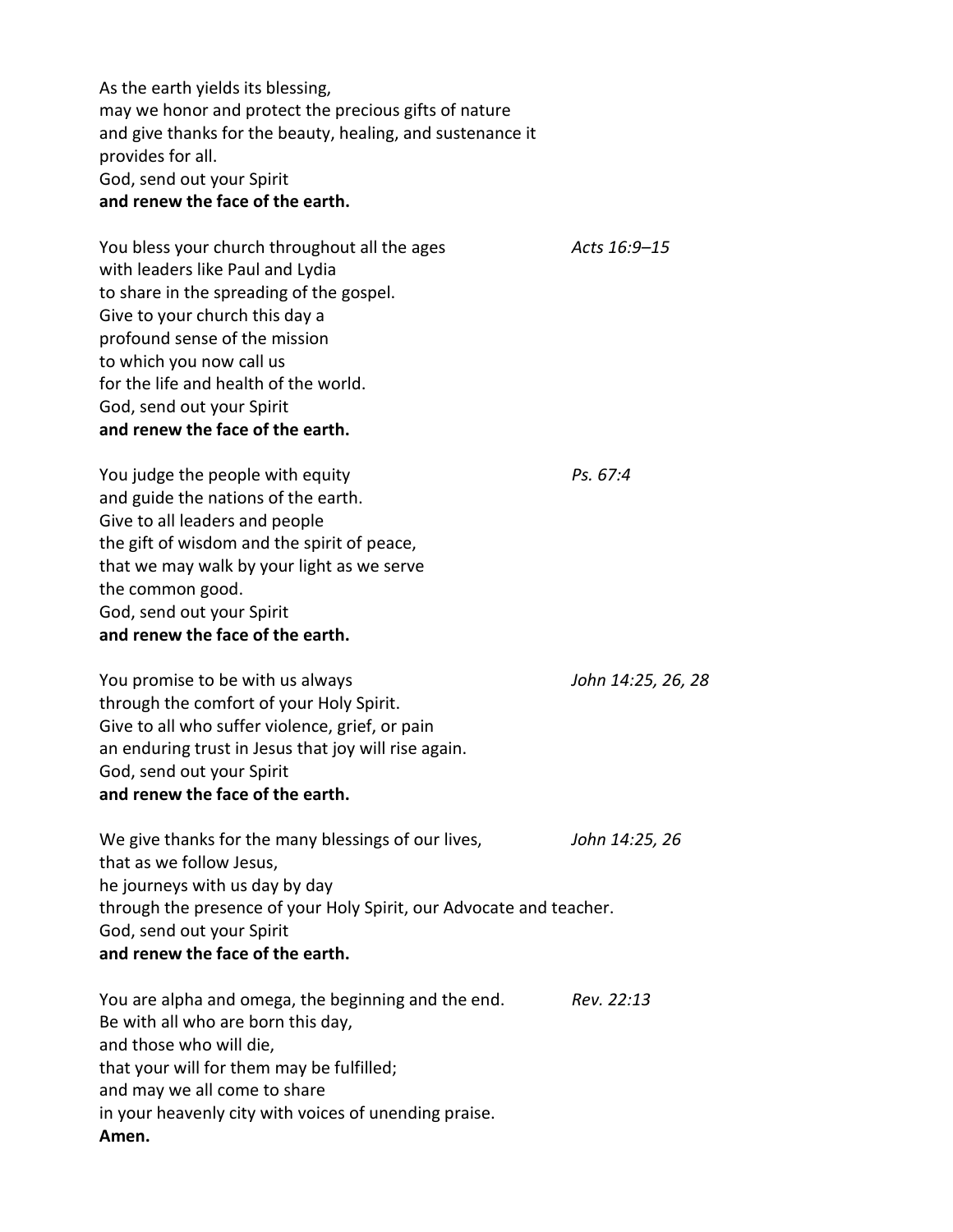# Lord's Prayer **Our Father who art in heaven, hallowed be thy name.** Thy kin-dom come, thy will be done, on earth as it is in heaven. Give us this day our daily bread, And forgive us our trespasses, as we forgive those who trespass against us. And lead us not into temptation, but deliver us from evil: For thine is the kin-dom, the power, and the glory forever and ever. Amen.



# **Minute for Mission: Nutrition Program in Somalia Helps Save Lives**

Hodan has three children. Her husband works as a charcoal burner and is the family breadwinner. He works hard but the \$3-\$5 he makes each day just isn't enough. Eight months ago the family had a farm. But all their livestock died during a devastating drought, and they had no choice but to leave their home to try to find help.

In Somalia, one in seven children die before the age of five. Therapeutic feeding centres dot the country, but they are overwhelmed. The country is going through its worst drought in 40 years, and more than half a million farmers and herders have lost their crops and animals. Humanitarian agencies say they have less than 3 percent of the money they need to help.

That's why for the last three years, in partnership with Development and Peace–Caritas Canada and Canadian Foodgrains Bank, your generosity through Mission & Service has been supporting a nutrition program in the Gedo region of Somalia. There, families receive nutrition education, supplements, and treatment for malnutrition in healthcare facilities.

Hodan's son Suheyb was badly malnourished when she brought him to the health facility for care. She had already tried everything she could on her own and he wasn't getting better. For just over a month, Suheyb received treatment. In the end, he got better.

"I never imagined that my child would recover," says Hodan. "I am very happy to see my child's health improve. I will continue to give him his therapeutic food regularly."

Even though there's enough food to feed everyone on the planet, conflict, climate change, disasters, and unjust systems that strip people of their resources mean that each of us has to be strongly committed to achieve the goal of a world without hunger. Please continue to [provide](https://united-church.ca/donate)  [immediate support](https://united-church.ca/donate) and advocate for long-term solutions. Together, we *can* build a better world. Thank you.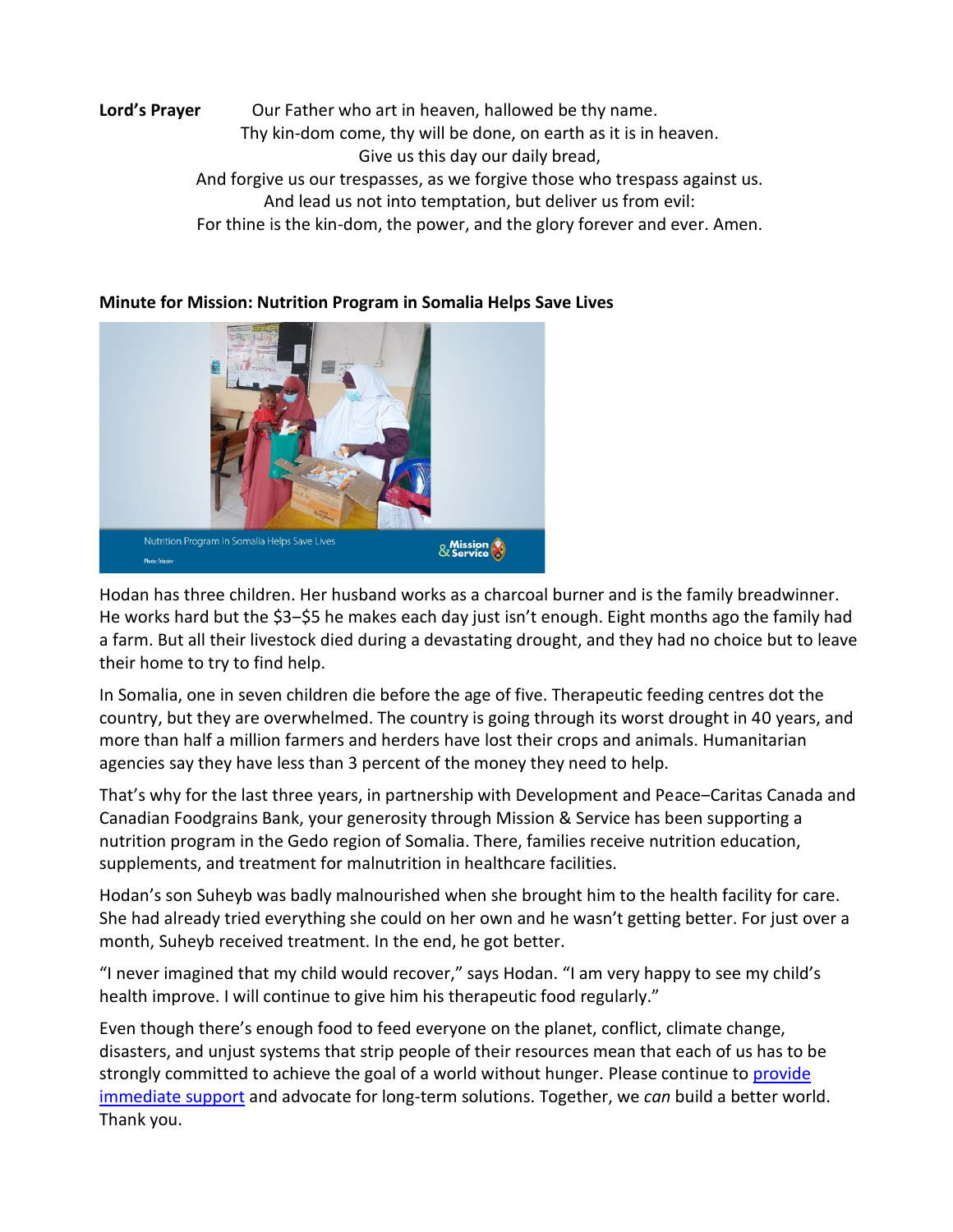# **Offering Invitation**

Giving is an act of worship, an act of relationship, an act of love. And so, as we worship this God,

who seeks us in relationship, who loved us into being,

we offer our gifts.

### **Offering Hymn: What Can I Do MV191 OneLicense #A-740237**

What can I do? What can I bring? What can I say? What can I sing? I'll sing with joy. I'll say a prayer. I'll bring my love. I'll do my share.

#### **Offering**

If you would like to do your part by making a monetary donation to Melville United Church, there are several ways to do that.

- 1. By leaving your offering envelope on the offering plate at the back of the sanctuary.
- 2. Cheque (post-dated cheques are welcome): made payable to Melville United Church-which can be mailed to the church at P.O. Box 41, Fergus ON N1M 2W7 or put in the mail slot beside the parking lot door.
- 3. Donate online through the Canada Helps web-site <https://www.canadahelps.org/en/charities/melville-united-church>
- 4. Call or email Lynda, to arrange Pre-Authorized Remittance payments (PAR).
- 5. E-transfer directly from your bank. E-mail to [secretary@melvilleunited.com](mailto:secretary@melvilleunited.com)

Thanks to all of you who continue to contribute so much to make Melville the caring community of faith that it is. May you be blessed.

**Offering Prayer** *Spill the Beans Resources Team, spill the beans: worship and learning resources for all ages, Issue 42, p. 136. Copyright 2022.* **For the peace that you give us, we thank you.**

**For the love that you bring us, we bless you.**

**For the gifts that you offer us, we praise you.**

**Bringer of peace, and love, and blessing may the gifts we offer bring peace where there is no peace, and love, where love is sorely lacking.**

**May they be a source of blessing and may they help to build your beloved community and kin-dom. Amen.**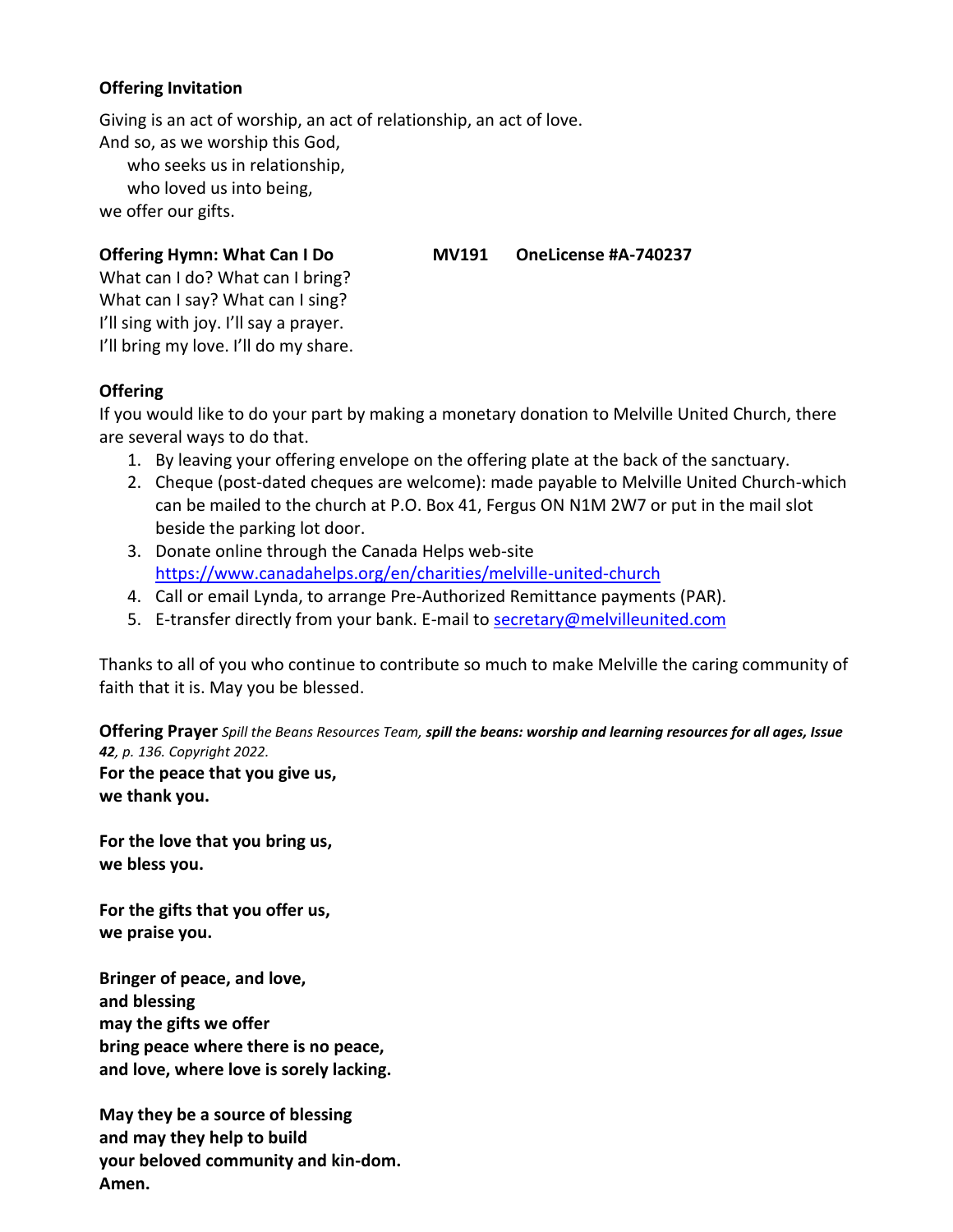#### **Hymn: Come, O Fount of Every Blessing VU 559 OneLicense #A-740237**

- 1 Come, O Fount of every blessing, tune my heart to sing your grace; streams of mercy, never ceasing call for songs of endless praise. Teach me some melodious sonnet, sung by flaming tongues above. Praise the mount; I'm fixed upon it, mount of God's unfailing love.
- 2 Here I pause in my sojourning, giving thanks for having come, come to trust, at every turning, God will guide me safely home. Jesus sought me when a stranger, wandering from the fold of God, came to rescue me from danger, precious presence, precious blood.
- 3 O, to grace how great a debt or daily I am drawn anew! Let that grace now, like a fetter, bind my wandering heart to you. Prone to wander, I can feel it, wander from the love I've known: here's my heart, O, take and seal it, seal it for your very own.

**Commissioning** *Spill the Beans Resources Team, spill the beans: worship and learning resources for all ages, Issue 42, p. 138. Copyright 2022.*

Go in peace: peace that is noisy; peace that is filled with play; peace that is filled with community; peace that is filled games and singing and laughter; peace that includes everyone; peace that is safe and shared; peace that is home to love.

#### **Change the Light/Blessings**

Watch. I am going to change the light and I invite you to change your light. I'm not going to put it out, just change it. See how it is only in one place? *\*Change Light\**  Can you see it? Now it is moving everywhere, to everyone, with everyone. Now everywhere you go today, the light will go with you.